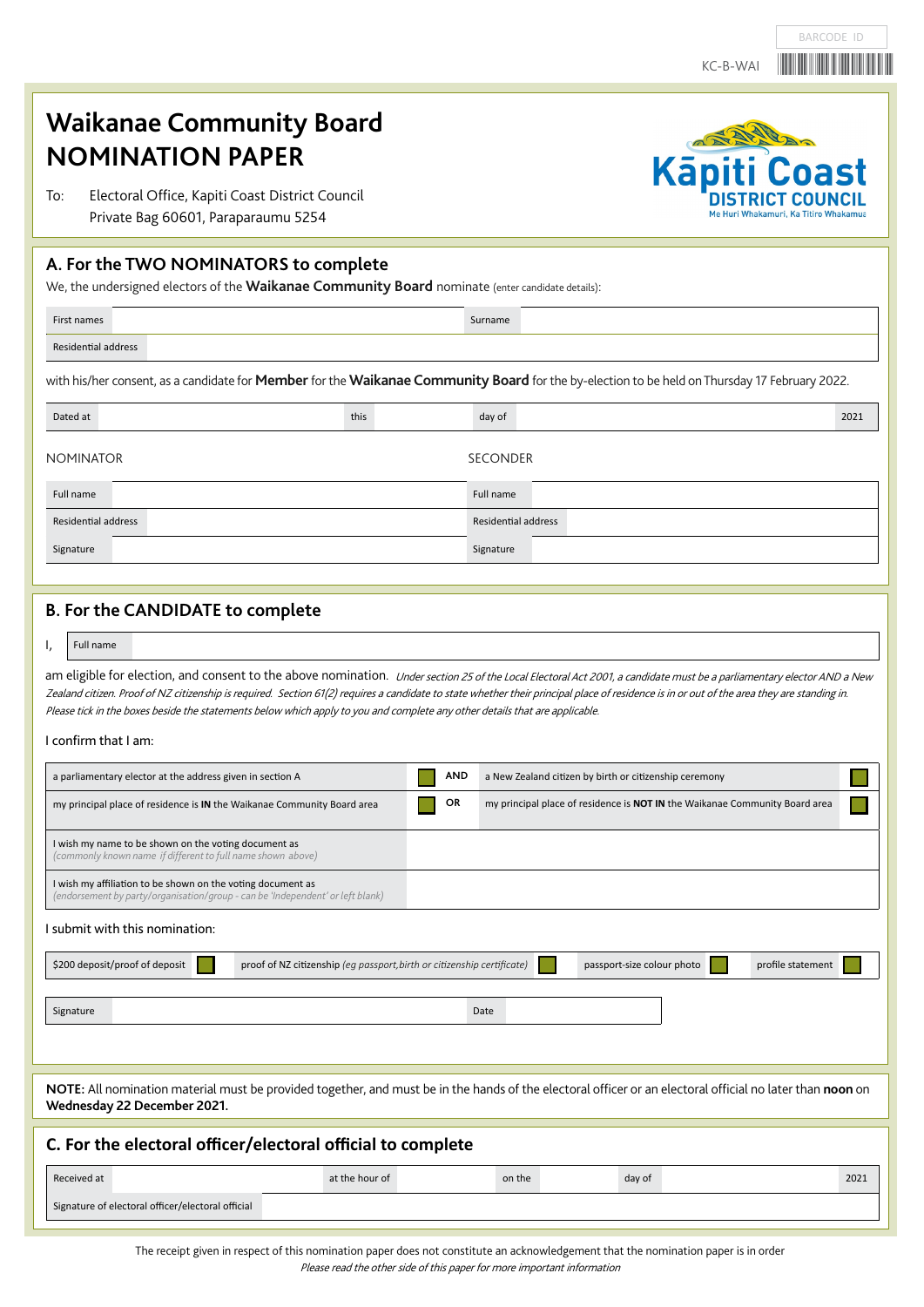# TO BE ELIGIBLE TO STAND FOR ELECTION

A candidate must:

- be aged 18 years or over  $\emptyset$
- be a New Zealand citizen by birth or citizenship ceremony  $\emptyset$
- be enrolled on the Parliamentary Electoral Roll this can be at an address anywhere in New Zealand  $\mathcal{V}$
- have two (2) people nominate you who are electors (residential or ratepayer) of the Waikanae Community Board  $\emptyset$

#### **General Notes**

- 1 The nominators must be electors (residential or ratepayer) of the **Waikanae Community Board**.
- 2 A candidate may not nominate themself for office.
- 3 Where no affiliation is claimed, or an affiliation is disallowed by the electoral officer under section 57 of the Local Electoral Act 2001, nothing will be shown in the public notice or on the voting document against the candidate's name, whether or not any other candidates have claimed an affiliation.
- 4 Under section 121 of the Local Electoral Act 2001, any person is liable on summary conviction to a fine of \$2,000 who:
	- a) consents to being nominated as a candidate when knowing themselves to be ineligible for election (see below); or
	- b) nominates any person as a candidate whom they know to be ineligible for election; or
	- c) not being the candidate, signs any nomination paper knowing that they are not qualified to vote at the election.
- 5 A candidate may, under section 56 of the Local Electoral Act 2001, be nominated under a name which the candidate is commonly known, provided that the name will not:
	- cause offence to a reasonable person;
	- be unreasonably long;
	- be or resemble an official title or rank;
	- cause confusion or mislead electors.
- 6 The name appearing on the voting document will not include initials or titles such as JP or Dr. These can be included in the candidate profile statement if desired.
- 7 Section 61(2) of the Local Electoral Act 2001 requires a candidate to state whether or not the candidate's principal place of residence (address where they are registered as a parliamentary elector) is in the local government area for which the candidate is seeking election.
- 8 A candidate may, in accordance with section 61 of the Local Electoral Act 2001 and regulations 26 and 29 of the Local Electoral Regulations 2001, provide a candidate profile statement, including a recent passport-size colour photograph, for issuing to electors with the voting documents. For further information about candidate profile statements, please see additional information provided with this nomination paper.
- 9 Nominations of candidates must be in the hands of the electoral officer or an electoral official not later than noon on Wednesday 22 December 2021.
- 10 Nominations can be returned by post to the electoral office (see details below) or hand-delivered to the Kapiti Coast District Council offices, 175 Rimu Road, Paraparaumu.

#### **Payment of Nomination Deposit**

Each nomination must be accompanied by a deposit of \$200 (inclusive of GST). Payments can be made by electronic bank transfer, cash or eftpos (cheques are no longer accepted). For bank transfers, please use the details below, and attach evidence to your nomination paper that the transfer of funds has occurred.

| account name:   | Independent Election Services Ltd |
|-----------------|-----------------------------------|
| account number: | 01 0102 0437238 00                |
| particulars:    | initials & surname                |
| code:           | <b>KC-B-WAI-2022</b>              |
| reference:      | Nomination                        |

### **CHECKLIST**

When lodging your nomination paper you must submit the following together:

- completed nomination paper
- \$200 nomination deposit (or evidence of bank transfer)
- proof of NZ citizenship
- candidate profile statement (optional)
- passport-sized colour photo (optional)

|                                 | CONTACT DETAILS                                                 |
|---------------------------------|-----------------------------------------------------------------|
| ELECTORAL OFFICER:              | Katrina Shieffelbein (katrina.shieffelbein@kapiticoast.govt.nz) |
| <b>DEPUTY ELECTORAL OFFICER</b> | Dale Ofsoske (dale.ofsoske@electionservices.co.nz)              |
| ELECTORAL OFFICE:               | 175 Rimu Street, Paraparaumu                                    |
| POSTAL ADDRESS:                 | Private Bag 60601, Paraparaumu 5254                             |
| TELEPHONE:                      | 0800 486 486                                                    |
| WEBSITE:                        | www.kapiticoast.govt.nz                                         |
|                                 |                                                                 |

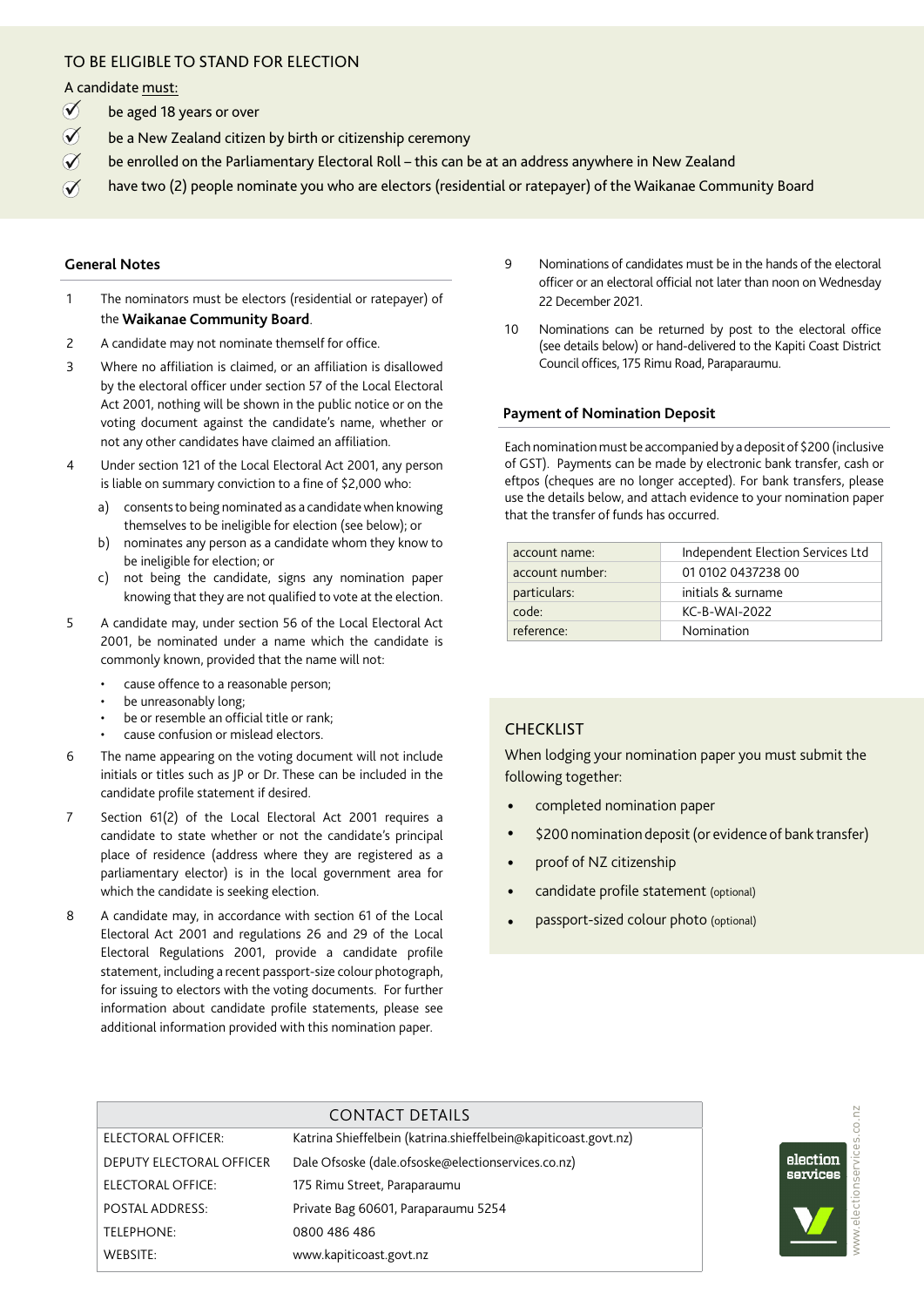BARCODE ID

# **CANDIDATE CONTACT DETAILS**

*Please print clearly using sentence case print only*

| Candidate name                  |                                                                                               | insert passport-size<br>photo in a snap-lock |
|---------------------------------|-----------------------------------------------------------------------------------------------|----------------------------------------------|
| Position candidate standing for | Kāpiti Coast District Council - Waikanae Community Board                                      | bag and attach here                          |
| Postal address                  |                                                                                               |                                              |
| Email address                   | Contact phone number                                                                          | photo must not<br>exceed this size           |
| Alternate contact details       |                                                                                               |                                              |
|                                 | I agree to allow my contact details to be made public for electoral purposes<br>Yes I<br>No l |                                              |

# **BANK ACCOUNT DETAILS**

Each nomination paper lodged requires a deposit of \$200 (inclusive of GST). This is refunded if the candidate polls greater than 25% of the final quota as determined at the last iteration.

Please enter your bank details here for your nomination deposit to be refunded (where eligible) by bank transfer.

| Account name   |  |
|----------------|--|
| Account nunber |  |

# **CANDIDATE PROFILE STATEMENT**

(150 word maximum)

í.

Candidate profile statements will be printed in plain text, without formatting, and sent to each elector with their voting document.

The candidate profile statement must be confined to information concerning the candidate and the candidate's policies and intentions if elected to office.

For further information on the candidate profile statement, see over.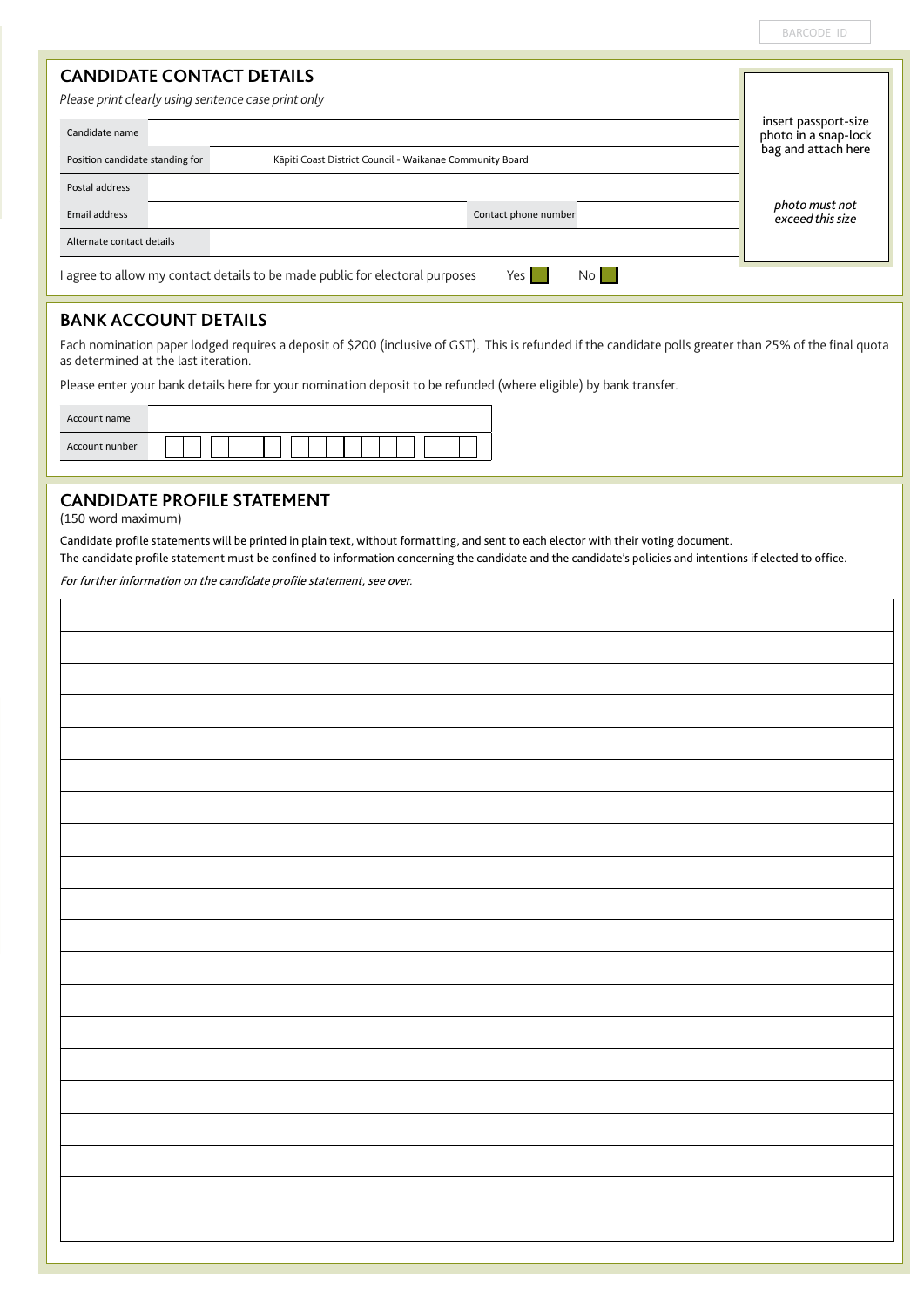#### Notes on a candidate profile statement (CPS)

Legislative references (section) refer to the Local Electoral Act 2001.

Legislative references (regulation) refer to the Local Electoral Regulations 2001.

#### Right to submit a candidate profile statement

Every candidate may submit a CPS with their nomination (section 61). This is a permissive right - it is not mandatory to submit a CPS.

#### The content of a candidate profile statement

Under section 61(2)(c) must be confined to information:

- concerning the candidate (including any affiliation made in the nomination paper or status as an independent), and may include the candidate's contact details;
- on the candidate's policies and intentions if elected
- a CPS cannot be used to comment on the policies, performance etc, of any other candidate.

#### Use of languages in a candidate profile statement

Under section 61(2)(a) and (3) and regulation 27, a CPS:

- if in English and/or Māori, must not exceed 150 words in each of the languages used in the CPS. The information contained in each language must be substantially consistent with the information contained in the other language;
- in any other language or combination of languages, must not exceed 150 words or their equivalent if symbols are used rather than words. Where a CPS is in a language other than English or Māori, then the candidate must provide a translation of the CPS in English for verification of content. This translation is not published with the CPS. Should all or part of a candidate profile statement be provided in a language other than English or Māori, it is required that this be provided in an electronic graphic file;
- all translations must be supplied as a single image. If there is more than one language translated, then these are to be all supplied together in a single image;
- the image to be supplied as a file with the following criteria:
	- PNG format
	- black and white
	- 600 dpi
	- maximum file size 400kB
	- the image being 1300 pixels high and 2000 pixels wide.

#### When the candidate profile statement must be submitted

Under section 61(2)(b):

if submitting a CPS, it must be provided to the electoral officer with the nomination paper and nomination deposit.

#### Photograph

Under section 61(2)(e) and regulation 28:

- a CPS may include a recent photograph of the candidate alone which:
	- must be passport-size (approximately 50mm by 40mm); and
	- has been taken within 12 months of the candidate's date of nomination;
- photographs should be: (i) a hard copy original; (ii) in the size stated (not electronic or home printed); (iii) in colour (optional); and (iv) inserted in the plastic sleeve attached to the CPS sheet.

Duties, powers and responsibilities of electoral officers in respect of candidate profile statements:

- where an electoral officer is not satisfied that a CPS complies with section 61(2) and (3), he/she must return the CPS to the candidate specifying:
	- the concerns and reasons for them;
	- the period, which must be not less than 3 days from the date of the CPS's return, within which an amended CPS may be resubmitted;
- a candidate will be treated as having failed to provide a CPS if under section 64(4) he or she:
	- fails to submit an amended CPS within the period specified by the electoral officer;
	- submits an amended CPS, which in the electoral officer's opinion, still fails to comply with section 61(2) and (3);
- it is important to note that under section 61(6) the electoral officer:
	- is not required to verify or investigate any information in a CPS;
	- may include in or with any CPS a disclaimer concerning the accuracy of the information in the CPS;
	- is not liable in relation to:
		- any statement in or omitted from a CPS; or
		- the work of a prudently selected translator; or
		- the exercise of the powers and functions conferred on an electoral officer under this section.

#### Distribution of candidate profile statements

Under section 62 and regulation 29:

- the candidate profile statements (that comply with section 61) will be published in a candidate profile booklet and sent to each elector with the voting document. In addition, a local authority may display CPS's at its offices, or service centres, and on its website in any appropriate manner;
	- not to comply with section 62 will not invalidate the election.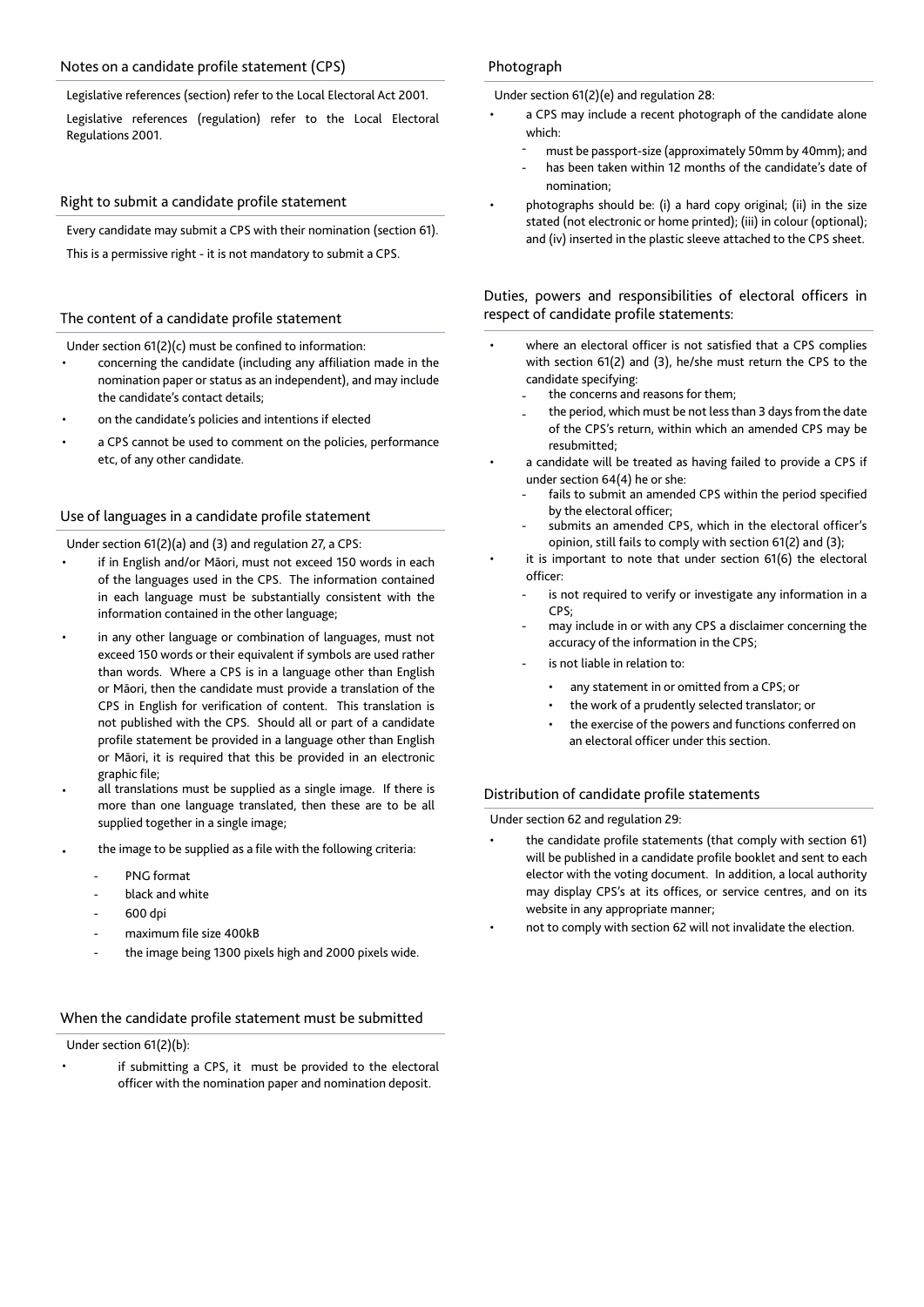# **RETURN OF ELECTORAL DONATIONS AND EXPENSES**

**SALE Kāpiti Coast DISTRICT COUNCIL** 

(Under section 112A of the Local Electoral Act 2001)

 I, a candidate for **Waikanae Community Board** [Expenditure limit - \$14,000]

at the by-election held on 17 February 2022, make the following declaration:

# PART A: RETURN OF ELECTORAL DONATIONS (inclusive of GST)

I, make the following return of all electoral donations received by me that exceed \$1,500:

Set out the following details in respect of every electoral donation received (other than an anonymous electoral donation) that, either on its own or when aggregated with all other donations made by or on behalf of the same donor for use in the same campaign, exceeds \$1,500 in sum or value:

- . the name of the donor;
- . the address of the donor;
- . the amount of the donation or, in the case of aggregated donations, the total amount of the donations;
- . the date the donation was received or, in the case of aggregated donations, the date that each donation was received.

NB: Section 103A Local Electoral Act 2001 defines "donation" as money or the equivalent of money or of goods or services or of a combination of those things used in the candidate's election campaign over \$300 in value. It excludes labour and goods and services that are provided free of charge reasonably valued at \$300 or less.

| NAME and ADDRESS of DONOR | DESCRIPTION (include goods or services)*                    | <b>DONATION</b> |        |
|---------------------------|-------------------------------------------------------------|-----------------|--------|
|                           |                                                             | Date received   | Amount |
|                           |                                                             |                 |        |
|                           |                                                             |                 |        |
|                           |                                                             |                 |        |
|                           |                                                             |                 |        |
|                           |                                                             |                 |        |
|                           |                                                             |                 |        |
|                           |                                                             |                 |        |
|                           | * set out here if the donation is funded from contributions | Total           |        |

Set out the following details in respect of every anonymous electoral donation received that exceeds \$1,500:

- . the date the donation was received;
- the amount of the donation;
- . the specific election campaign to which the donation was designated (see top of page);
- . the amount paid to the electoral officer and the date the payment was made.

NB: Section 103A Local Electoral Act 2001 defines "anonymous" as a donation made in such a way that the candidate who receives the donation does not know the identity of the donor, and could not, in the circumstances, reasonably be expected to know the identity of the donor.

| ANONYMOUS DONATION |        | DESCRIPTION (include goods or services) | PAID TO ELECTORAL OFFICER |        |
|--------------------|--------|-----------------------------------------|---------------------------|--------|
| Date received      | Amount |                                         | Date paid                 | Amount |
|                    |        |                                         |                           |        |
|                    |        |                                         |                           |        |
|                    |        |                                         |                           |        |
|                    |        |                                         |                           |        |
|                    |        |                                         |                           |        |
|                    |        |                                         |                           |        |
|                    |        |                                         |                           |        |
|                    |        |                                         |                           |        |
|                    |        |                                         |                           |        |